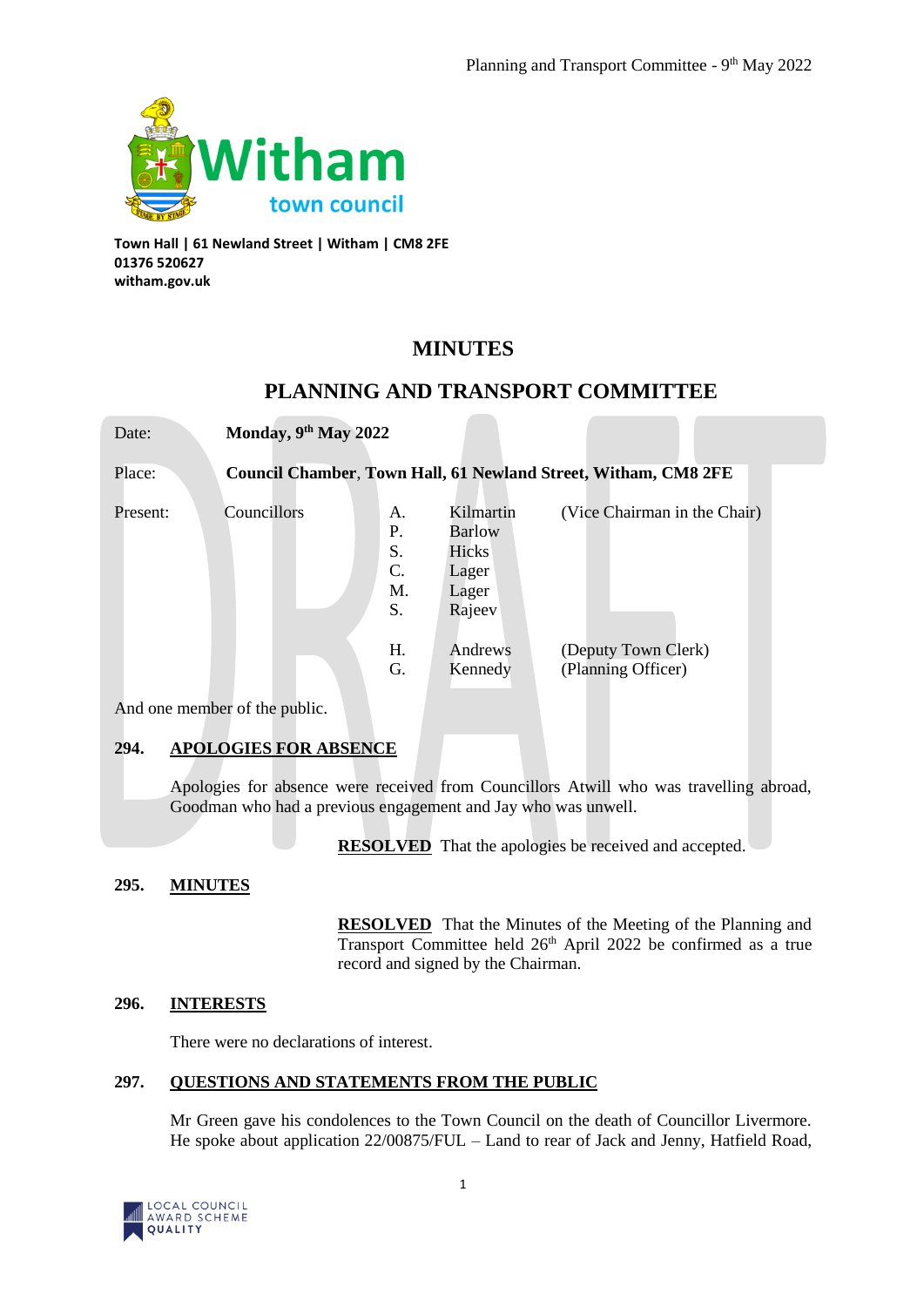Witham. He was concerned about the removal of the hedge and the access onto a busy road. He hoped that the Council would reject the application and protect the hedges.

The Chairman thanked Mr Green for his comments.

## **298. PLANNING OFFICER'S REPORT**

The Planning Officer had nothing to report.

## **299. PART 1 APPLICATIONS**

| <b>22/00945/HH</b> | 22 Chippingdell, Witham                     |  |  |
|--------------------|---------------------------------------------|--|--|
|                    | Part-single, part two-storey rear extension |  |  |

#### **NO OBJECTION**

|      | 22/00984/HH                | 27 Benton Close, Witham                                                                                                                                                                          |
|------|----------------------------|--------------------------------------------------------------------------------------------------------------------------------------------------------------------------------------------------|
|      |                            | Erection of single-storey link attached side extension to provide store<br>and habitable accommodation                                                                                           |
|      |                            | <b>NO OBJECTION</b>                                                                                                                                                                              |
| 300. | <b>PART 2 APPLICATIONS</b> |                                                                                                                                                                                                  |
|      | 22/01009/TPO               | <b>5 Hewittt Walk, Witham</b><br>Notice of intent to carry out works to tree protected by Tree<br>Preservation Order 5/75                                                                        |
|      |                            | The Tree Warden had made a site visit and recommended that as the<br>tree was in a poor condition no objection should be offered to the<br>felling.                                              |
|      |                            | <b>NO OBJECTION</b> to the felling of the tree and subject to the<br>advice of the District Council's Landscape Officer.                                                                         |
|      | 22/00875/FUL               | <b>Land to Rear of Jack and Jenny, Hatfield Road, Witham</b><br>Erection of 1 x 3 bedroom two-storey detached dwelling house and<br>creation of new access                                       |
|      |                            | Members recognised that the hedge would need to be removed to<br>allow for a footpath to be built along that side of Hatfield Road and<br>Members were divided as to whether this was justified. |
|      |                            | <b>NO OBJECTION</b> subject to the District Council carrying<br>out a careful survey of the trees on site to ensure that those<br>worthy of retention are not felled.                            |
|      | 22/01113/TPO               | 2 Hollybank, Witham<br>Notice of intent to carry out works to tree protected by Tree<br>Preservation Order 6/76                                                                                  |
|      |                            | Members were informed that the Tree Warden had made a site visit                                                                                                                                 |